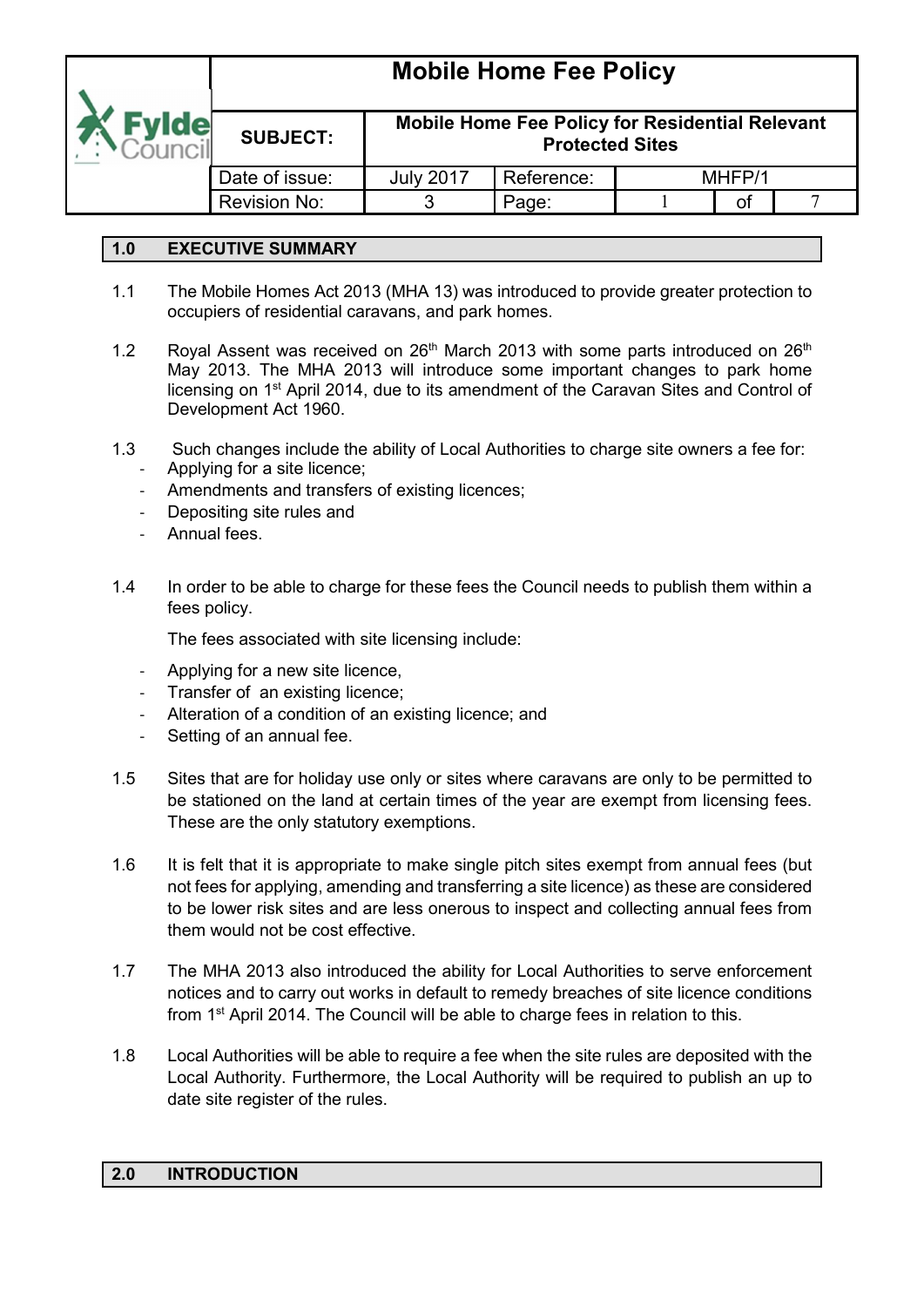|             |                 |                                                                           | <b>Mobile Home Fee Policy</b> |  |        |  |
|-------------|-----------------|---------------------------------------------------------------------------|-------------------------------|--|--------|--|
| <b>vide</b> | <b>SUBJECT:</b> | Mobile Home Fee Policy for Residential Relevant<br><b>Protected Sites</b> |                               |  |        |  |
|             | Date of issue:  | <b>July 2017</b>                                                          | Reference:                    |  | MHFP/1 |  |
|             | Revision No:    |                                                                           | Page:                         |  | οt     |  |

- 2.1 The Caravan Sites and Control of Development Act 1960 (CSCDA 60)<sup>1</sup> introduced a licensing system to regulate the establishment and operation of caravan sites.
- 2.2 The Mobile Homes Act 2013 (MHA  $13)^2$  was introduced in order to provide greater protection to occupiers of residential park homes and caravans as the current legislation had been in existence for more than 50 years.
- 2.3 The MHA 13 introduces some important changes to the buying, selling or gifting of park homes and a pitch free review process.
- 2.4 Councils can now also charge a fee for their different licensing functions. There is an expectation that Councils will inspect sites annually and use additional powers to ensure compliance with site licence conditions. The legislation allows the Council to serve enforcement notices and to publish any site rules relating to a site.
- 2.5 The Changes introduced by the MHA 13 only apply to 'relative protected' sites, as defined by section 5A(5) and (6) of CSCDA 60. Further guidance has also been issued by the Department for Communities and Local Government (DCLG) entitled 'Park Homes: Site Licensing, Definition of Relevant Protected Sites' (January 2014)<sup>3</sup>-

"Any licensable caravan site is a 'relevant protected site' unless it is specifically exempted from being so. A site is exempted if:

- It has planning permission or a site licence for exclusive holiday use;
- There is a restriction on use as permanent residential" DCLG 2014.
- 2.6 Section 10A (2) of CSCDA 60 (as amended by MHA 13) requires a local authority to prepare and publish a fee policy, where they propose to charge for functions associated with the regulations of 'relevant protected sites'.
- 2.7 Sites which do not fall into within the definition of a 'relevant protected sites' are still subject to the licensing requirements contained within CSCDA S6, but the provisions relating to payment of fees do not apply.
- 2.8 This policy details the level of fees Fylde Council will charge in relation to the different functions covered by the legislation.
- 2.9 The fee levels have been calculated based on the time and cost involved in undertaking the activities involved. The costs typically cover officer time, overheads Appendix 1 details what the Council can consider in calculating the fee levels.

3

<sup>&</sup>lt;u>.</u> <sup>1</sup> <http://www.legislation.gov.uk/ukpga/Eliz2/8-9/62/contents>

<sup>2</sup> <http://www.legislation.gov.uk/ukpga/2013/14/contents>  $\frac{\Theta}{\Omega(1+\Omega)}$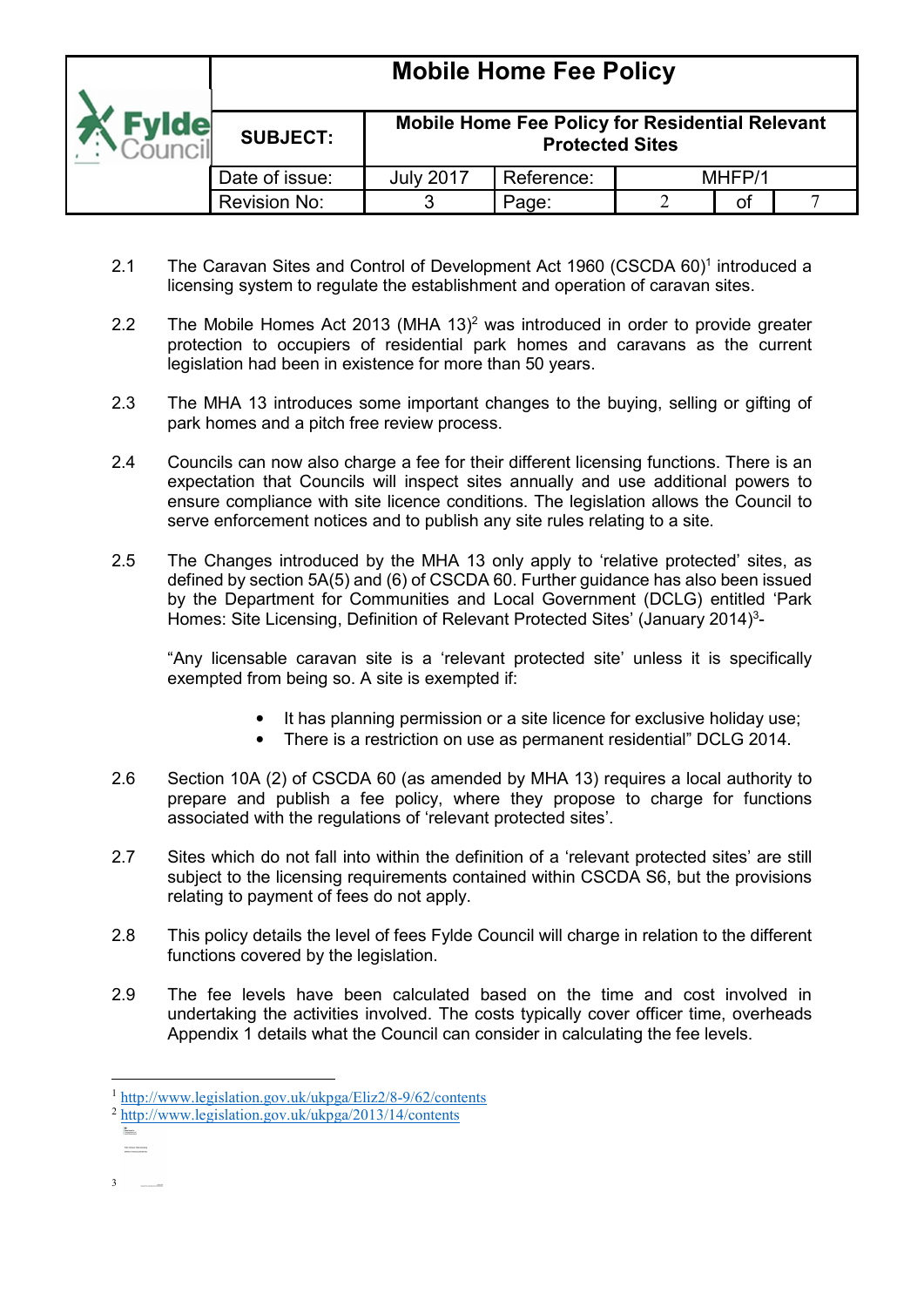## **Mobile Home Fee Policy SUBJECT: Mobile Home Fee Policy for Residential Relevant Protected Sites**  Date of issue:  $\vert$  July 2017 | Reference:  $\vert$  MHFP/1 Revision No: 3 Page: 3 of 7

- 2.10 The fee rates in this policy cover the period 1st April 2018 to 31st March 2019 and each section details when a fee is payable.
- 2.11 Currently, Fylde Council administers site licences for 21 Park Home sites with the total number of units across all sites exceeding 665. The extent of work with each individual site will vary according to the size, complexity and whether there are any issues arising with residents.

## **3.0 APPLICATION FOR A NEW LICENCE**

- 3.1 All sites (subject to exemptions contained within the Act) require a licence to operate a residential park home site. Failure to make an application for a site licence is an offence under Section 1(2) of CSCDSA 1960.
- 3.2 Section 3(2A) of the CSCDA 1960 amended Act, allows the local authority to require a fee to accompany applications for licences, and this should accompany any new application.
- 3.3 The Council may only issue a licence for a site with a valid and correct planning permission for the use of the land as a residential park home site. Any application made before the planning status must be processed within 6 weeks of the planning decision. Sites which already have the correct planning permission in place, must be processed within 2 months of the receipt of the site licence application.
- 3.4 The fee below reflects the fixed costs which would apply to any new licence application.

#### 3.5 **New licence application fee £320**

#### **4.0 TRANSFER OF AN EXISTING LICENCE**

4.1 Where an existing licence holder or new site owner wishes to transfer a licence, an application must be made to the Council, for which a fee is payable (Section 10(1A) of the Caravan Sites and Control of Development Act 1960 (as amended), allows the Council to charge a fee for this function.

#### 4.2 **Fee to accompany an application to transfer a licence £190**

#### **5.0 ALTERATION OF CONDITIONS ON AN EXISTING LICENCE**

- 5.1 Where a site owner requests a variation of a site licence conditions. Section 8(1B) of the Caravan Sites and Control of Development Act 1960 (as amended), allows the Council to charge a fee for this function.
- 5.2 Applications can be made by the licence holders to amend, add or remove conditions, the fee is payable at the application stage.

#### 5.3 **Fee to accompany an application to alter conditions £375**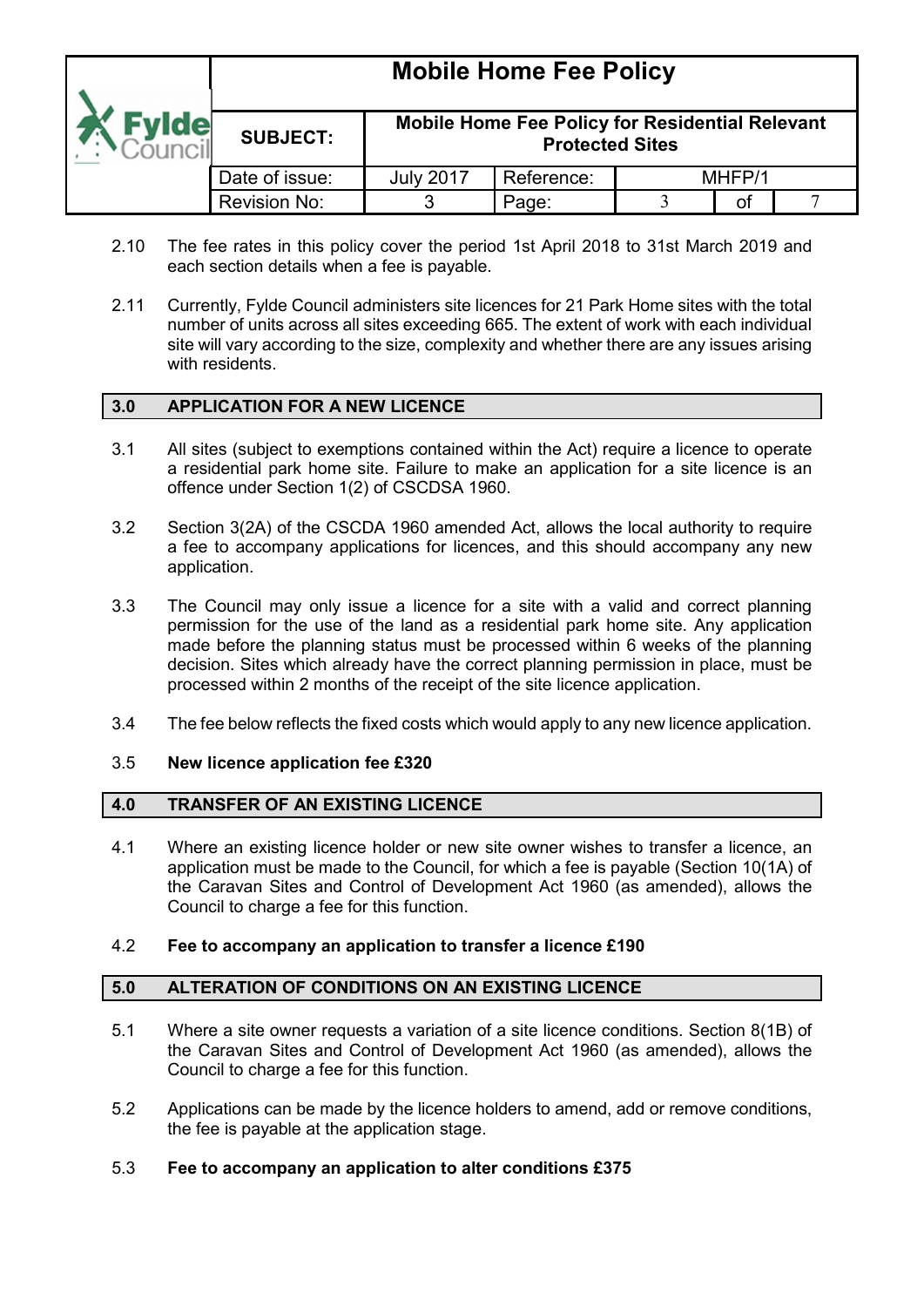|              | <b>Mobile Home Fee Policy</b> |                                                                                  |            |  |        |  |  |
|--------------|-------------------------------|----------------------------------------------------------------------------------|------------|--|--------|--|--|
| <b>Evide</b> | <b>SUBJECT:</b>               | <b>Mobile Home Fee Policy for Residential Relevant</b><br><b>Protected Sites</b> |            |  |        |  |  |
|              | Date of issue:                |                                                                                  | Reference: |  | MHFP/1 |  |  |
|              | Revision No:<br>Page:         |                                                                                  |            |  | οt     |  |  |

## **6.0 ANNUAL FEES**

- 6.1 All 'relevant protected sites' must pay an annual fee to the Council (subject to any exemptions). The first fee is due on 30th April 2015 and annually thereafter.
- 6.2 The annual fee covers the costs associated with an annual site inspection to ensure compliance with site licence conditions and a follow up visit to ensure compliance with any formal schedule of works. If there is still a breach in site licence conditions at the point of the follow up visit, further charges may be payable to cover the costs of any enforcement action which may be taken. Further details can be found in Section 7- Enforcement Action.
- 6.3 DCLG Guidance offers a variety of suggested options for local authorities in calculating the annual fee and Option 1 has been adopted as it is considered to be the most transparent and fairness to both residents and owners.
- 6.4 The fee is calculated on a price per unit based on the total estimated cost to the Council of carrying out its annual licensing function for all ' relevant protected sites' in the Borough. The unit cost is multiplied by the actual number of each unit on each site to provide the annual fee payable.

## **Annual Fee £250 x £5 per pitch fee ¬**

6.5 Charges for the first year (2015/16) will be based on estimates. The Council is not permitted to make surplus from this function section – 5A(2) of the Act requires all surplus and deficits to be included in the fees policy. These will be calculated and included in future revisions of the fee policy i.e. any deficits or surpluses from this activity will be carried forward at the end of the financial year to the next financial year and will affect the charges for the next financial year.

#### 6.6 **Exemptions from Annual Fees**

- 6.7 Sites where there is only one park home are excluded from the annual licensing fee.
- 6.8 This category of site is exempt from the annual licensing fee as the Council do not intend to carry out annual inspections of these sites. However, any complaints received will be dealt with as appropriate.

#### 6.9 **Charging Arrangements**

- 6.10 Section 10A(5) of CSCDA 60 (as amended) states that fees policy must include provision about the time at which the fee is payable. For the purpose of this policy the period covered by the annual fee will be 1st April to 31st March in each financial year.
- 6.11 Letters will be sent to licence holders of 'relevant protected sites' at the start of the financial year and payment will be due within 30 days.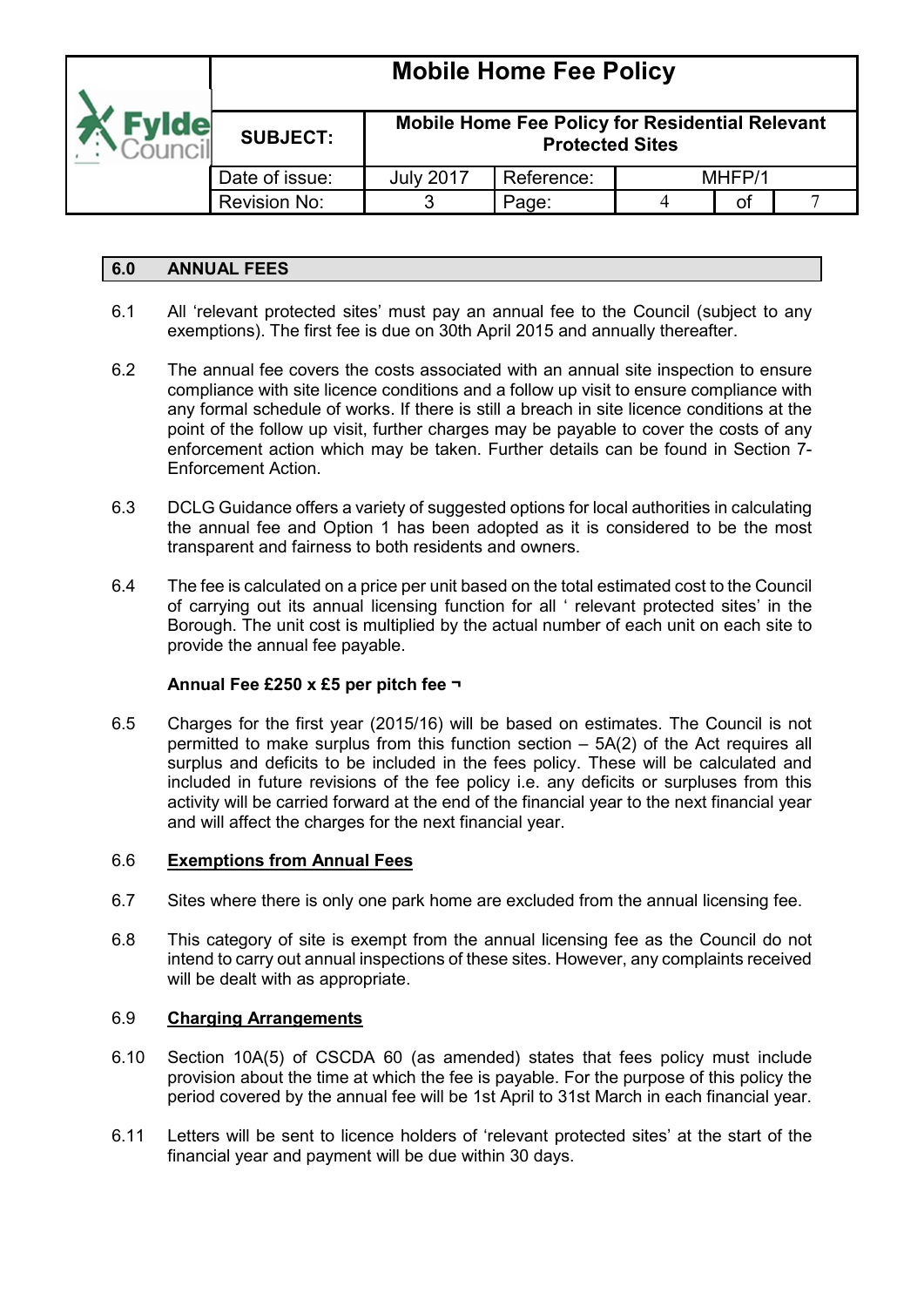|              | <b>THOMAS LIGHTS L SG L GIRLY</b> |                                                                                  |            |  |        |  |  |  |  |
|--------------|-----------------------------------|----------------------------------------------------------------------------------|------------|--|--------|--|--|--|--|
| <b>Evide</b> | <b>SUBJECT:</b>                   | <b>Mobile Home Fee Policy for Residential Relevant</b><br><b>Protected Sites</b> |            |  |        |  |  |  |  |
|              | Date of issue:                    | <b>July 2017</b>                                                                 | Reference: |  | MHFP/1 |  |  |  |  |
|              | Revision No:                      |                                                                                  | Page:      |  | οt     |  |  |  |  |

- 6.12 Where a new licence is issued part way through the year the annual fee will also be due in the same year and an invoice will be sent after the licence has been granted, for the pro-rata amount.
- 6.13 In the event of an annual fee not being paid within the terms of the letter. The Local Authority will seek to recover all incurred court costs from the licence holder. The Council may apply to the First Tier Tribunal (Property Chamber) for an order requiring the licence holder pay the amount due.
- 6.14 Payment can be made by cheque to Fylde Borough Council in respect of your annual fee.

Or electronically to: Fylde Council

HSBC A/C 1006428 Sort Code 40-40-02 Quoting "Annual Site Licence Fee for £........... in respect of **Caravan Park"** 

## **7.0 ENFORCEMENT ACTION**

- 7.1 Where there has been a breach of the site licence condition, which comes to the attention of the Council, who may serve a Compliance Notice.
- 7.2 Section 9(c) of the CSCDA 60 (as amended) details the elements which the local authority may include when imposing a charge for enforcement action. These include the time involved in deciding to serve and prepare the Compliance Notice. A detailed breakdown of the relevant expenses would be provided with the Compliance Notice.
- 7.3 Charges would be based on an hourly rate, in addition to any other costs incurred.
- 7.4 Where the works identified within the Compliance Notice are not carried out by the site licence holder. The licence holder commits an offence and the local authority may consider taking legal proceedings. Failure to comply with the notice would be a criminal offence, punishable by a fine on the standard scale (currently £5000), Any costs associated with this process would be at the discretion of the court.
- 7.5 A site licence could be revoked upon a third or subsequent prosecution.
- 7.6 Where the prosecution is successfully taken, the Council would have the power to serve a notice to enter the site and carry out the works in default of the licence holder. An administration cost of 20% would be added to the cost of the works.
- 7.7 A local authority may enter the site and take emergency action where there is imminent risk of serious harm to residents or the wider community.
- 7.8 Unpaid charges can be placed as charge against the site owners land.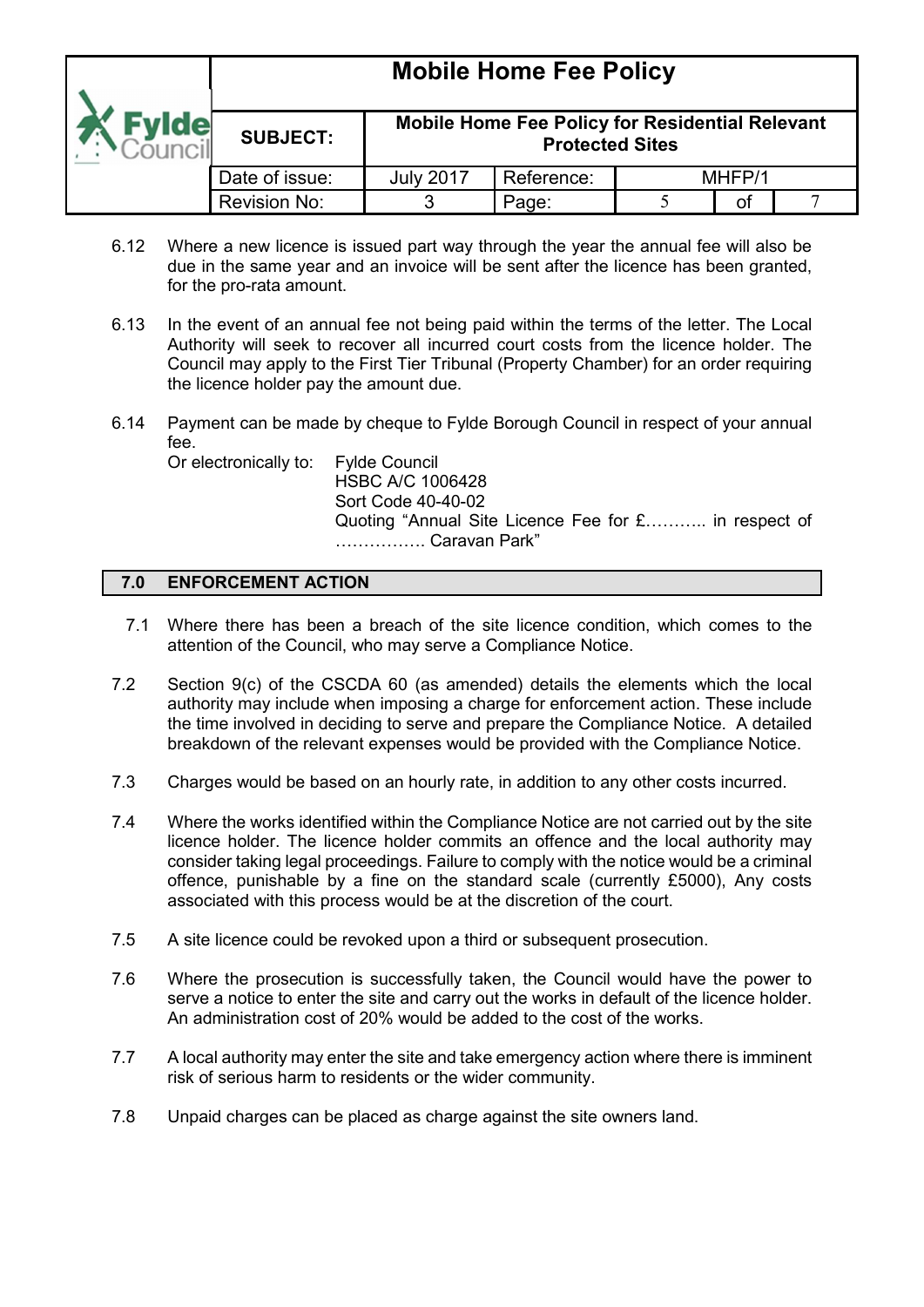

#### **Mobile Home Fee Policy for Residential Relevant Protected Sites**

| Date of issue:      | <b>July 2017</b> | Reference: |  | MHEP/1 |  |  |  |
|---------------------|------------------|------------|--|--------|--|--|--|
| <b>Revision No:</b> | Page:            |            |  |        |  |  |  |

## **8.0 SITE RULES- FEES FOR DEPOSITING, AMENDING, OR DELETING SITE RULES**

- 8.1 Site rules are different to the site licence conditions and are put in place by the owner of the site to ensure acceptable standards are maintained. For the benefit of residents to promote and maintain community cohesion on the site.
- 8.2 The MHA 13 changes the way in which the site rules must be agreed between the site owner and residents.
- 8.3 Before publishing the site rules the Council will ensure the rules deposited have been made in accordance with the Statutory Procedure.
- 8.4 The Mobile Home Act 1983 (as amended by the MHA 13) allows the Council to charge a fee for depositing, amending, or deleting site rules.

#### 8.5 **Fee to deposit, amend or delete site rules £80**

8.6 The Council must keep an up to date public register of site rules on protected sites and publish the register on-line.

## **9.0 REVISING THE FEE POLICY**

- 9.1 The fees detailed in this policy have been determined based upon experience of dealing with site licensing historically with consideration of the changes the new Act has introduced. Some of the processes are new (for example the depositing of site rules) and therefore the estimates have been made as to the cost of providing these services.
- 9.2 This policy will be revised no later than March 2019.

#### **10.0 APPENDIX 1- GUIDANCE FROM DCLG- SETTING OUT OF ACTIVITIES TO BE INCLUDING IN SETTING OF SITE LICENSING FEES**

 10.1 The DCLG- Mobile Homes Act 2013- A Guide for Local Authorities on Setting Licence Fees<sup>4</sup>- sets out activities that the Council can include when calculating its site licensing fee, these include-

## Setting Site Licensing Fees

- Initial enquires;
- Pre-application advice;
- Letter writing/telephone calls etc. to make an appointment and requesting any documents or other information from the site owner or from any third party in connection with the licensing process;

<sup>&</sup>lt;u>.</u> <sup>4</sup> [https://www.gov.uk/government/publications/mobile-homes-act-2013-a-guide-for-local-authorities-on-setting](https://www.gov.uk/government/publications/mobile-homes-act-2013-a-guide-for-local-authorities-on-setting-licence-fees)licence-fees